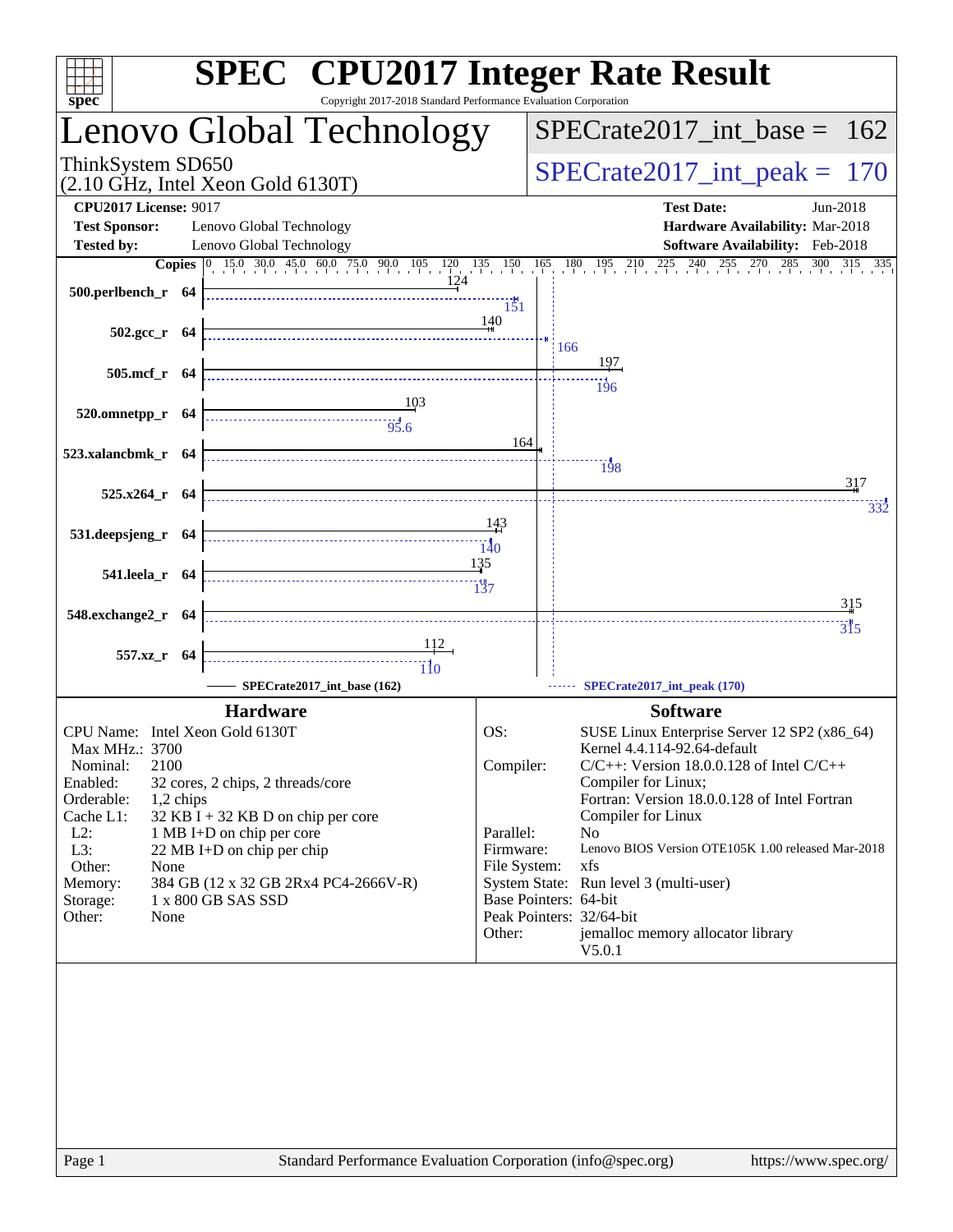

## Lenovo Global Technology

(2.10 GHz, Intel Xeon Gold 6130T)

ThinkSystem SD650  $SPECrate2017\_int\_peak = 170$ 

[SPECrate2017\\_int\\_base =](http://www.spec.org/auto/cpu2017/Docs/result-fields.html#SPECrate2017intbase) 162

**[Test Sponsor:](http://www.spec.org/auto/cpu2017/Docs/result-fields.html#TestSponsor)** Lenovo Global Technology **[Hardware Availability:](http://www.spec.org/auto/cpu2017/Docs/result-fields.html#HardwareAvailability)** Mar-2018

**[CPU2017 License:](http://www.spec.org/auto/cpu2017/Docs/result-fields.html#CPU2017License)** 9017 **[Test Date:](http://www.spec.org/auto/cpu2017/Docs/result-fields.html#TestDate)** Jun-2018 **[Tested by:](http://www.spec.org/auto/cpu2017/Docs/result-fields.html#Testedby)** Lenovo Global Technology **[Software Availability:](http://www.spec.org/auto/cpu2017/Docs/result-fields.html#SoftwareAvailability)** Feb-2018

#### **[Results Table](http://www.spec.org/auto/cpu2017/Docs/result-fields.html#ResultsTable)**

|                                                     | <b>Base</b>   |                |            |                |            | <b>Peak</b>    |       |               |                |              |                |              |                |              |
|-----------------------------------------------------|---------------|----------------|------------|----------------|------------|----------------|-------|---------------|----------------|--------------|----------------|--------------|----------------|--------------|
| <b>Benchmark</b>                                    | <b>Copies</b> | <b>Seconds</b> | Ratio      | <b>Seconds</b> | Ratio      | <b>Seconds</b> | Ratio | <b>Copies</b> | <b>Seconds</b> | <b>Ratio</b> | <b>Seconds</b> | <b>Ratio</b> | <b>Seconds</b> | <b>Ratio</b> |
| $500.$ perlbench_r                                  | 64            | 823            | 124        | 825            | 124        | 826            | 123   | 64            | 667            | 153          | 673            | <u>151</u>   | 675            | 151          |
| 502.gcc_r                                           | 64            | 644            | 141        | 647            | 140        | 654            | 139   | 64            | 542            | 167          | 544            | <b>166</b>   | 545            | 166          |
| $505$ .mcf r                                        | 64            | 508            | 204        | 524            | 197        | 525            | 197   | 64            | 527            | 196          | 528            | 196          | 528            | <u>196</u>   |
| 520.omnetpp_r                                       | 64            | 815            | 103        | 816            | 103        | 814            | 103   | 64            | 877            | 95.7         | 882            | 95.2         | 878            | 95.6         |
| 523.xalancbmk r                                     | 64            | 412            | 164        | 411            | 164        | 414            | 163   | 64            | 341            | <b>198</b>   | 342            | 198          | 341            | 198          |
| 525.x264 r                                          | 64            | 353            | 317        | 355            | 316        | 352            | 318   | 64            | 338            | 332          | 337            | 332          | 338            | 331          |
| 531.deepsjeng_r                                     | 64            | 506            | 145        | 515            | 143        | 516            | 142   | 64            | 527            | 39           | 526            | <b>140</b>   | 524            | 140          |
| 541.leela r                                         | 64            | 786            | 135        | 789            | 134        | 783            | 135   | 64            | 786            | 135          | 771            | 137          | 776            | 137          |
| 548.exchange2_r                                     | 64            | 531            | 316        | 534            | 314        | 532            | 315   | 64            | 534            | 314          | 533            | 315          | 532            | 315          |
| 557.xz r                                            | 64            | 569            | 122        | 615            | <b>112</b> | 616            | 112   | 64            | 626            | <b>110</b>   | 627            | <b>110</b>   | 626            | <b>110</b>   |
| $SPECrate2017\_int\_base =$                         |               |                | 162        |                |            |                |       |               |                |              |                |              |                |              |
| $CDFC_{\text{mod}}(2017 \text{ and } \text{mod}) =$ |               |                | <b>150</b> |                |            |                |       |               |                |              |                |              |                |              |

**[SPECrate2017\\_int\\_peak =](http://www.spec.org/auto/cpu2017/Docs/result-fields.html#SPECrate2017intpeak) 170**

Results appear in the [order in which they were run.](http://www.spec.org/auto/cpu2017/Docs/result-fields.html#RunOrder) Bold underlined text [indicates a median measurement.](http://www.spec.org/auto/cpu2017/Docs/result-fields.html#Median)

#### **[Submit Notes](http://www.spec.org/auto/cpu2017/Docs/result-fields.html#SubmitNotes)**

 The numactl mechanism was used to bind copies to processors. The config file option 'submit' was used to generate numactl commands to bind each copy to a specific processor. For details, please see the config file.

### **[Operating System Notes](http://www.spec.org/auto/cpu2017/Docs/result-fields.html#OperatingSystemNotes)**

Stack size set to unlimited using "ulimit -s unlimited"

### **[General Notes](http://www.spec.org/auto/cpu2017/Docs/result-fields.html#GeneralNotes)**

Environment variables set by runcpu before the start of the run: LD\_LIBRARY\_PATH = "/home/cpu2017.1.0.2.ic18.0/lib/ia32:/home/cpu2017.1.0.2.ic18.0/lib/intel64" LD\_LIBRARY\_PATH = "\$LD\_LIBRARY\_PATH:/home/cpu2017.1.0.2.ic18.0/je5.0.1-32:/home/cpu2017.1.0.2.ic18.0/je5.0.1-64" Binaries compiled on a system with 1x Intel Core i7-4790 CPU + 32GB RAM memory using Redhat Enterprise Linux 7.4 Transparent Huge Pages enabled by default Prior to runcpu invocation Filesystem page cache synced and cleared with: sync; echo 3> /proc/sys/vm/drop\_caches runcpu command invoked through numactl i.e.: numactl --interleave=all runcpu <etc> jemalloc: configured and built at default for 32bit (1686) and 64bit ( $x8664$ ) targets; jemalloc: built with the RedHat Enterprise 7.4, and the system compiler gcc 4.8.5; jemalloc: sources available from jemalloc.net or

**(Continued on next page)**

| Page 2 | Standard Performance Evaluation Corporation (info@spec.org) | https://www.spec.org/ |
|--------|-------------------------------------------------------------|-----------------------|
|        |                                                             |                       |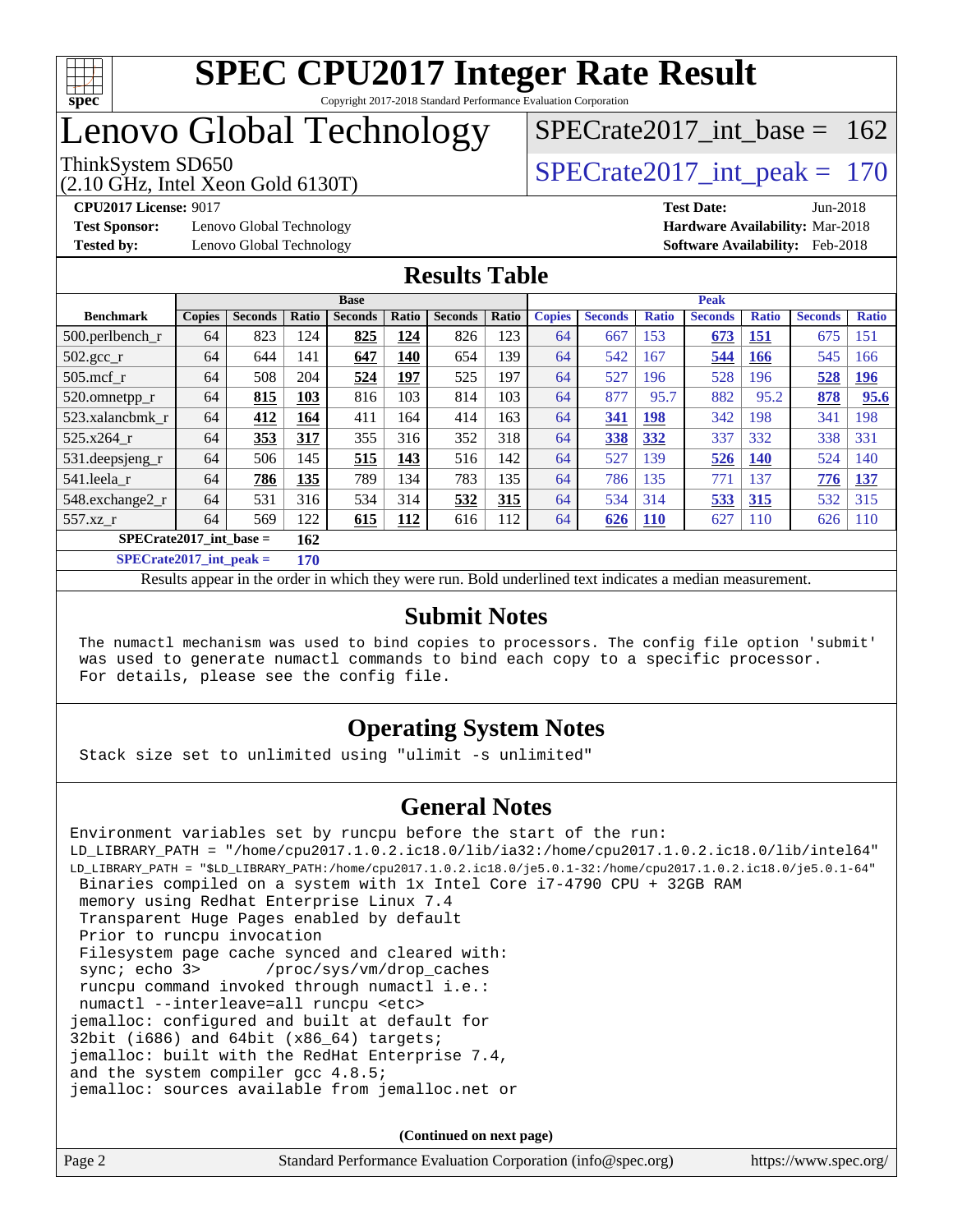

# **[SPEC CPU2017 Integer Rate Result](http://www.spec.org/auto/cpu2017/Docs/result-fields.html#SPECCPU2017IntegerRateResult)**

Copyright 2017-2018 Standard Performance Evaluation Corporation

## Lenovo Global Technology

ThinkSystem SD650  $SPECrate2017\_int\_peak = 170$  $SPECrate2017\_int\_base = 162$ 

(2.10 GHz, Intel Xeon Gold 6130T)

**[Test Sponsor:](http://www.spec.org/auto/cpu2017/Docs/result-fields.html#TestSponsor)** Lenovo Global Technology **[Hardware Availability:](http://www.spec.org/auto/cpu2017/Docs/result-fields.html#HardwareAvailability)** Mar-2018 **[Tested by:](http://www.spec.org/auto/cpu2017/Docs/result-fields.html#Testedby)** Lenovo Global Technology **[Software Availability:](http://www.spec.org/auto/cpu2017/Docs/result-fields.html#SoftwareAvailability)** Feb-2018

**[CPU2017 License:](http://www.spec.org/auto/cpu2017/Docs/result-fields.html#CPU2017License)** 9017 **[Test Date:](http://www.spec.org/auto/cpu2017/Docs/result-fields.html#TestDate)** Jun-2018

#### **[General Notes \(Continued\)](http://www.spec.org/auto/cpu2017/Docs/result-fields.html#GeneralNotes)**

<https://github.com/jemalloc/jemalloc/releases> Yes: The test sponsor attests, as of date of publication, that CVE-2017-5754 (Meltdown) is mitigated in the system as tested and documented. Yes: The test sponsor attests, as of date of publication, that CVE-2017-5753 (Spectre variant 1) is mitigated in the system as tested and documented. Yes: The test sponsor attests, as of date of publication, that CVE-2017-5715 (Spectre variant 2) is mitigated in the system as tested and documented.

#### **[Platform Notes](http://www.spec.org/auto/cpu2017/Docs/result-fields.html#PlatformNotes)**

Page 3 Standard Performance Evaluation Corporation [\(info@spec.org\)](mailto:info@spec.org) <https://www.spec.org/> BIOS configuration: Choose Operating Mode set to Maximum Performance SNC set to Enable DCU Streamer Prefetcher set to Disable MONITOR/MWAIT set to Enable UPI Prefetcher set to Disable LLC dead line alloc set to Disable Sysinfo program /home/cpu2017.1.0.2.ic18.0/bin/sysinfo Rev: r5797 of 2017-06-14 96c45e4568ad54c135fd618bcc091c0f running on oc2 Thu Jun 28 14:35:05 2018 SUT (System Under Test) info as seen by some common utilities. For more information on this section, see <https://www.spec.org/cpu2017/Docs/config.html#sysinfo> From /proc/cpuinfo model name : Intel(R) Xeon(R) Gold 6130T CPU @ 2.10GHz 2 "physical id"s (chips) 64 "processors" cores, siblings (Caution: counting these is hw and system dependent. The following excerpts from /proc/cpuinfo might not be reliable. Use with caution.) cpu cores : 16 siblings : 32 physical 0: cores 0 1 2 3 4 5 6 7 8 9 10 11 12 13 14 15 physical 1: cores 0 1 2 3 4 5 6 7 8 9 10 11 12 13 14 15 From lscpu: Architecture: x86\_64 CPU op-mode(s): 32-bit, 64-bit Byte Order: Little Endian  $CPU(s):$  64 On-line CPU(s) list: 0-63 Thread(s) per core: 2 Core(s) per socket: 16 Socket(s): 2 NUMA node(s): 4 **(Continued on next page)**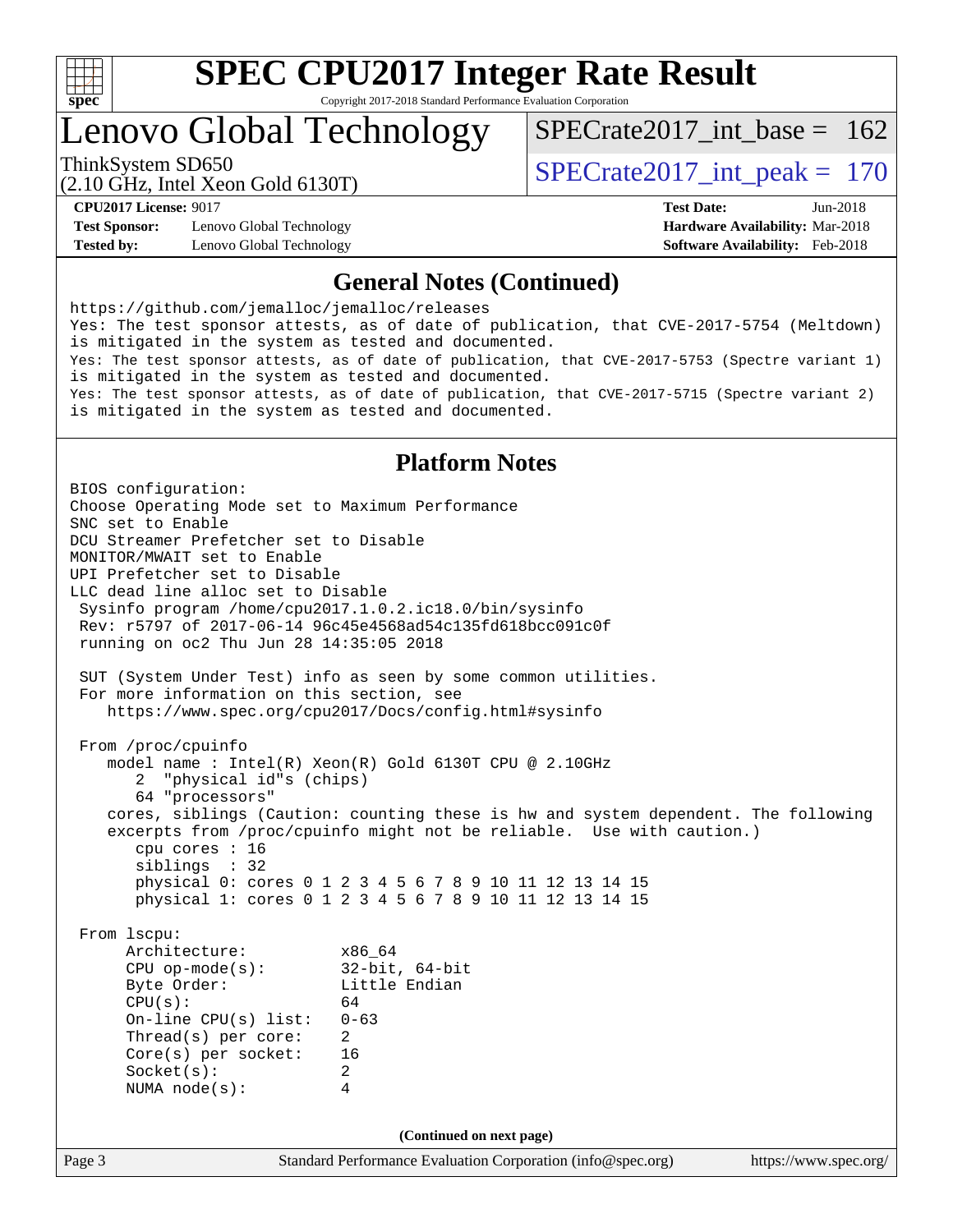

# Lenovo Global Technology

ThinkSystem SD650<br>  $(2.10 \text{ GHz})$  Intel Xeon Gold 6130T) [SPECrate2017\\_int\\_base =](http://www.spec.org/auto/cpu2017/Docs/result-fields.html#SPECrate2017intbase) 162

(2.10 GHz, Intel Xeon Gold 6130T)

**[CPU2017 License:](http://www.spec.org/auto/cpu2017/Docs/result-fields.html#CPU2017License)** 9017 **[Test Date:](http://www.spec.org/auto/cpu2017/Docs/result-fields.html#TestDate)** Jun-2018

**[Test Sponsor:](http://www.spec.org/auto/cpu2017/Docs/result-fields.html#TestSponsor)** Lenovo Global Technology **[Hardware Availability:](http://www.spec.org/auto/cpu2017/Docs/result-fields.html#HardwareAvailability)** Mar-2018 **[Tested by:](http://www.spec.org/auto/cpu2017/Docs/result-fields.html#Testedby)** Lenovo Global Technology **[Software Availability:](http://www.spec.org/auto/cpu2017/Docs/result-fields.html#SoftwareAvailability)** Feb-2018

#### **[Platform Notes \(Continued\)](http://www.spec.org/auto/cpu2017/Docs/result-fields.html#PlatformNotes)**

| Vendor ID:                           | GenuineIntel                                                                         |
|--------------------------------------|--------------------------------------------------------------------------------------|
| CPU family:                          | 6                                                                                    |
| Model:                               | 85                                                                                   |
| Model name:                          | $Intel(R) Xeon(R) Gold 6130T CPU @ 2.10GHz$                                          |
| Stepping:                            | 4                                                                                    |
| CPU MHz:                             | 2095.080                                                                             |
| BogoMIPS:                            | 4190.16                                                                              |
| Virtualization:                      | $VT - x$                                                                             |
| L1d cache:                           | 32K                                                                                  |
| Lli cache:                           | 32K                                                                                  |
| $L2$ cache:                          | 1024K                                                                                |
| $L3$ cache:                          | 22528K                                                                               |
| NUMA $node0$ $CPU(s)$ :              | $0-3, 8-11, 32-35, 40-43$                                                            |
| NUMA nodel CPU(s):                   | $4 - 7$ , 12-15, 36-39, 44-47                                                        |
| NUMA node2 CPU(s):                   | $16 - 19, 24 - 27, 48 - 51, 56 - 59$                                                 |
| NUMA $node3$ CPU $(s)$ :             | $20 - 23, 28 - 31, 52 - 55, 60 - 63$                                                 |
| Flaqs:                               | fpu vme de pse tsc msr pae mce cx8 apic sep mtrr pge mca cmov                        |
|                                      | pat pse36 clflush dts acpi mmx fxsr sse sse2 ss ht tm pbe syscall nx pdpe1gb rdtscp  |
|                                      | lm constant_tsc art arch_perfmon pebs bts rep_good nopl xtopology nonstop_tsc        |
|                                      | aperfmperf eagerfpu pni pclmulqdq dtes64 monitor ds_cpl vmx smx est tm2 ssse3 sdbg   |
|                                      | fma cx16 xtpr pdcm pcid dca sse4_1 sse4_2 x2apic movbe popcnt tsc_deadline_timer aes |
|                                      | xsave avx f16c rdrand lahf_lm abm 3dnowprefetch ida arat epb invpcid_single pln pts  |
|                                      | dtherm intel_pt rsb_ctxsw spec_ctrl retpoline kaiser tpr_shadow vnmi flexpriority    |
|                                      | ept vpid fsgsbase tsc_adjust bmil hle avx2 smep bmi2 erms invpcid rtm cqm mpx        |
|                                      | avx512f avx512dq rdseed adx smap clflushopt clwb avx512cd avx512bw avx512vl xsaveopt |
| xsavec xgetbv1 cqm_llc cqm_occup_llc |                                                                                      |
|                                      |                                                                                      |
| /proc/cpuinfo cache data             |                                                                                      |
| cache size : $22528$ KB              |                                                                                      |
|                                      |                                                                                      |
|                                      | From numactl --hardware WARNING: a numactl 'node' might or might not correspond to a |
| physical chip.                       |                                                                                      |
| $available: 4 nodes (0-3)$           |                                                                                      |
|                                      | node 0 cpus: 0 1 2 3 8 9 10 11 32 33 34 35 40 41 42 43                               |
| node 0 size: 96357 MB                |                                                                                      |
| node 0 free: 96101 MB                |                                                                                      |
|                                      | node 1 cpus: 4 5 6 7 12 13 14 15 36 37 38 39 44 45 46 47                             |
| node 1 size: 96753 MB                |                                                                                      |
| node 1 free: 96326 MB                |                                                                                      |
|                                      | node 2 cpus: 16 17 18 19 24 25 26 27 48 49 50 51 56 57 58 59                         |
| node 2 size: 96753 MB                |                                                                                      |
| node 2 free: 96563 MB                |                                                                                      |
|                                      |                                                                                      |
|                                      | node 3 cpus: 20 21 22 23 28 29 30 31 52 53 54 55 60 61 62 63                         |
| node 3 size: 96750 MB                |                                                                                      |

**(Continued on next page)**

 node distances: node 0 1 2 3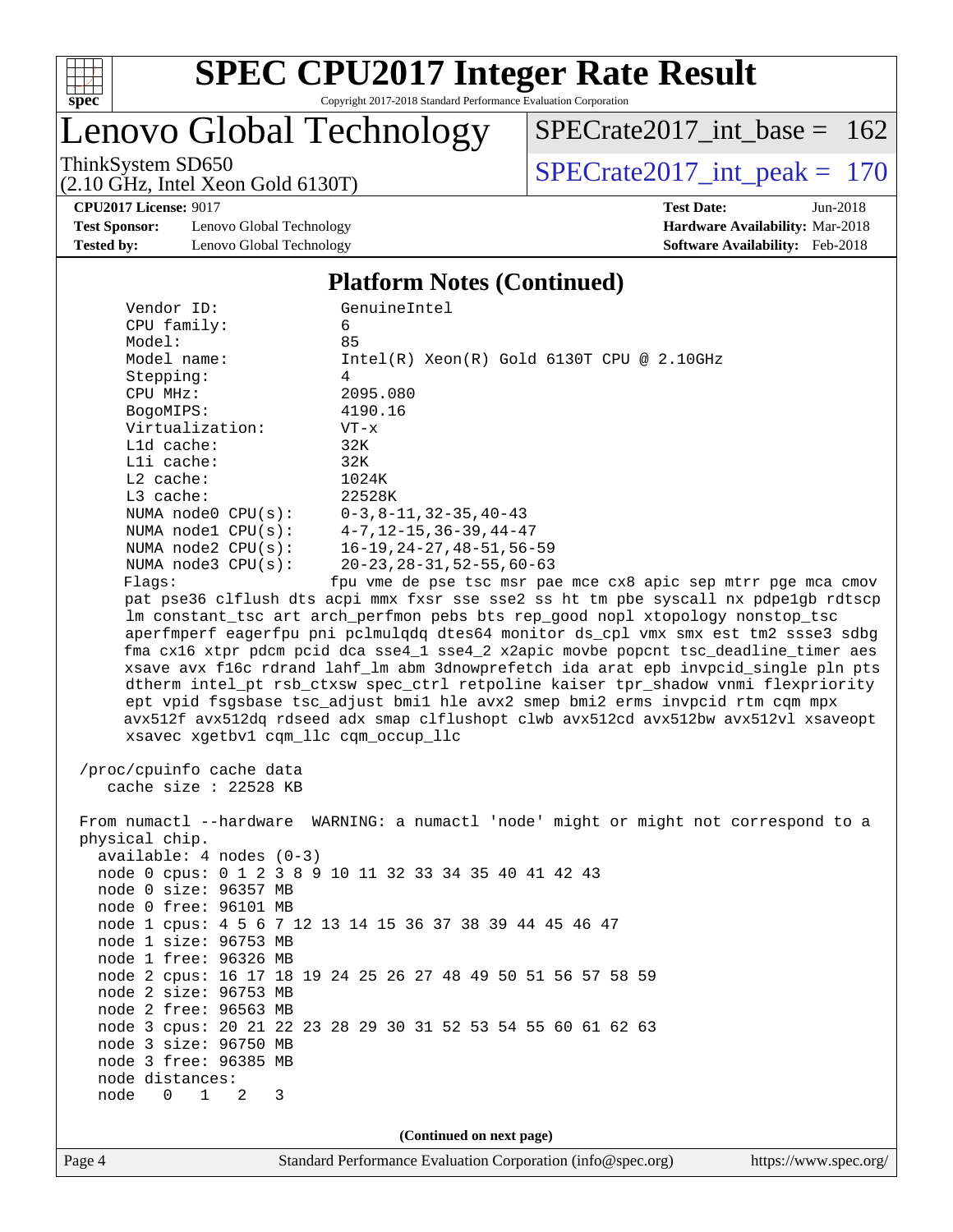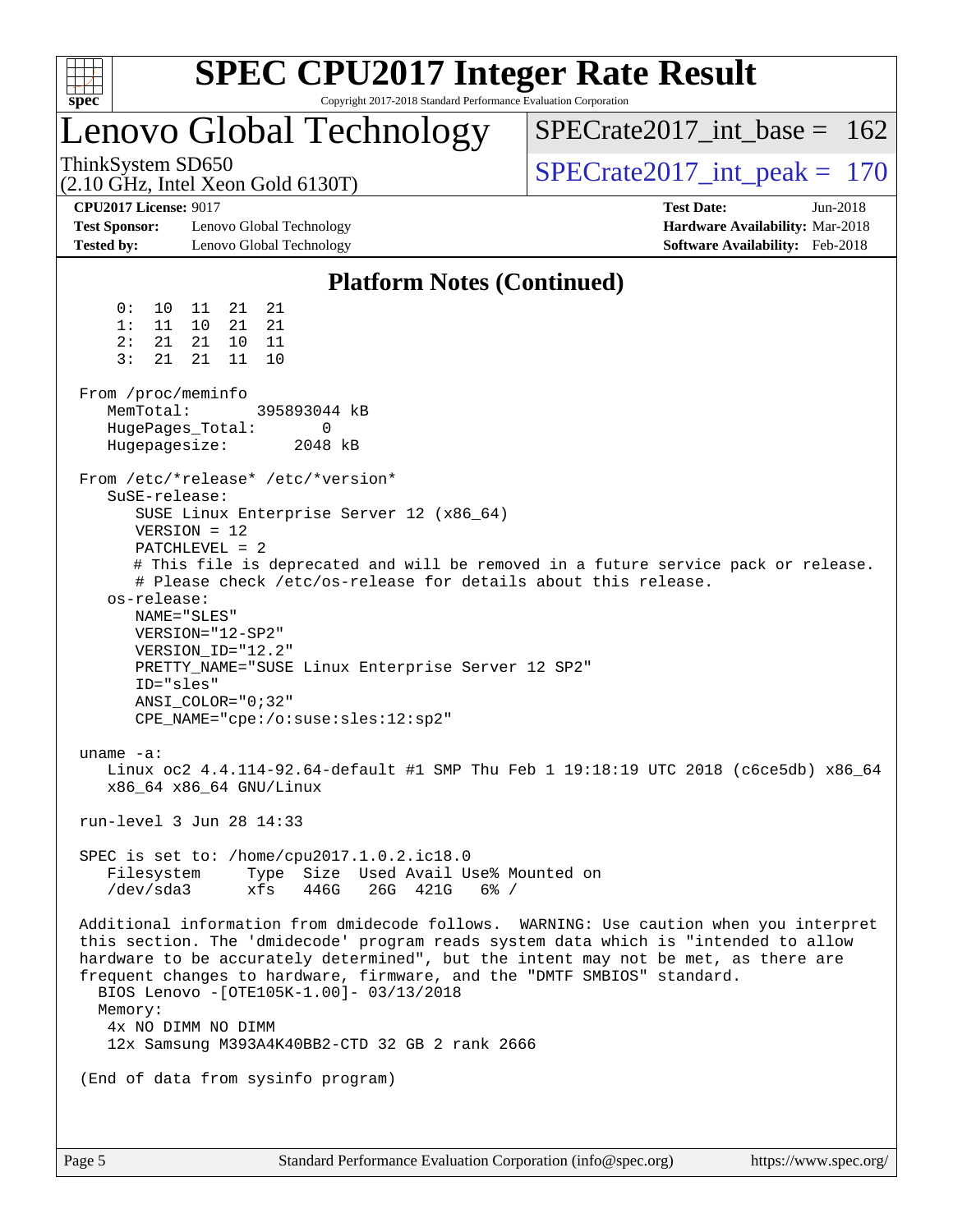

# **[SPEC CPU2017 Integer Rate Result](http://www.spec.org/auto/cpu2017/Docs/result-fields.html#SPECCPU2017IntegerRateResult)**

Copyright 2017-2018 Standard Performance Evaluation Corporation

## Lenovo Global Technology

[SPECrate2017\\_int\\_base =](http://www.spec.org/auto/cpu2017/Docs/result-fields.html#SPECrate2017intbase) 162

(2.10 GHz, Intel Xeon Gold 6130T)

ThinkSystem SD650<br>  $(2.10 \text{ GHz})$  Intel Xeon Gold 6130T)

**[Test Sponsor:](http://www.spec.org/auto/cpu2017/Docs/result-fields.html#TestSponsor)** Lenovo Global Technology **[Hardware Availability:](http://www.spec.org/auto/cpu2017/Docs/result-fields.html#HardwareAvailability)** Mar-2018 **[Tested by:](http://www.spec.org/auto/cpu2017/Docs/result-fields.html#Testedby)** Lenovo Global Technology **[Software Availability:](http://www.spec.org/auto/cpu2017/Docs/result-fields.html#SoftwareAvailability)** Feb-2018

**[CPU2017 License:](http://www.spec.org/auto/cpu2017/Docs/result-fields.html#CPU2017License)** 9017 **[Test Date:](http://www.spec.org/auto/cpu2017/Docs/result-fields.html#TestDate)** Jun-2018

#### **[Compiler Version Notes](http://www.spec.org/auto/cpu2017/Docs/result-fields.html#CompilerVersionNotes)**

| 500.perlbench_r(base) 502.gcc_r(base) 505.mcf_r(base, peak)<br>CC.<br>525.x264_r(base, peak) 557.xz_r(base, peak) |
|-------------------------------------------------------------------------------------------------------------------|
| icc (ICC) 18.0.0 20170811<br>Copyright (C) 1985-2017 Intel Corporation. All rights reserved.                      |
| 500.perlbench_r(peak) 502.gcc_r(peak)<br>CC.                                                                      |
| icc (ICC) 18.0.0 20170811<br>Copyright (C) 1985-2017 Intel Corporation. All rights reserved.                      |
| CXXC 520.omnetpp_r(base) 523.xalancbmk_r(base) 531.deepsjeng_r(base)<br>$541.$ leela $r(base)$                    |
| icpc (ICC) 18.0.0 20170811<br>Copyright (C) 1985-2017 Intel Corporation. All rights reserved.                     |
| CXXC 520.omnetpp_r(peak) 523.xalancbmk_r(peak) 531.deepsjeng_r(peak)<br>$541.$ leela_r(peak)                      |
| icpc (ICC) 18.0.0 20170811<br>Copyright (C) 1985-2017 Intel Corporation. All rights reserved.                     |
| 548.exchange2_r(base, peak)<br>FC.                                                                                |
| ifort (IFORT) 18.0.0 20170811<br>Copyright (C) 1985-2017 Intel Corporation. All rights reserved.                  |
|                                                                                                                   |

## **[Base Compiler Invocation](http://www.spec.org/auto/cpu2017/Docs/result-fields.html#BaseCompilerInvocation)**

[C benchmarks](http://www.spec.org/auto/cpu2017/Docs/result-fields.html#Cbenchmarks): [icc](http://www.spec.org/cpu2017/results/res2018q3/cpu2017-20180706-07572.flags.html#user_CCbase_intel_icc_18.0_66fc1ee009f7361af1fbd72ca7dcefbb700085f36577c54f309893dd4ec40d12360134090235512931783d35fd58c0460139e722d5067c5574d8eaf2b3e37e92)

[C++ benchmarks:](http://www.spec.org/auto/cpu2017/Docs/result-fields.html#CXXbenchmarks) [icpc](http://www.spec.org/cpu2017/results/res2018q3/cpu2017-20180706-07572.flags.html#user_CXXbase_intel_icpc_18.0_c510b6838c7f56d33e37e94d029a35b4a7bccf4766a728ee175e80a419847e808290a9b78be685c44ab727ea267ec2f070ec5dc83b407c0218cded6866a35d07)

**(Continued on next page)**

Page 6 Standard Performance Evaluation Corporation [\(info@spec.org\)](mailto:info@spec.org) <https://www.spec.org/>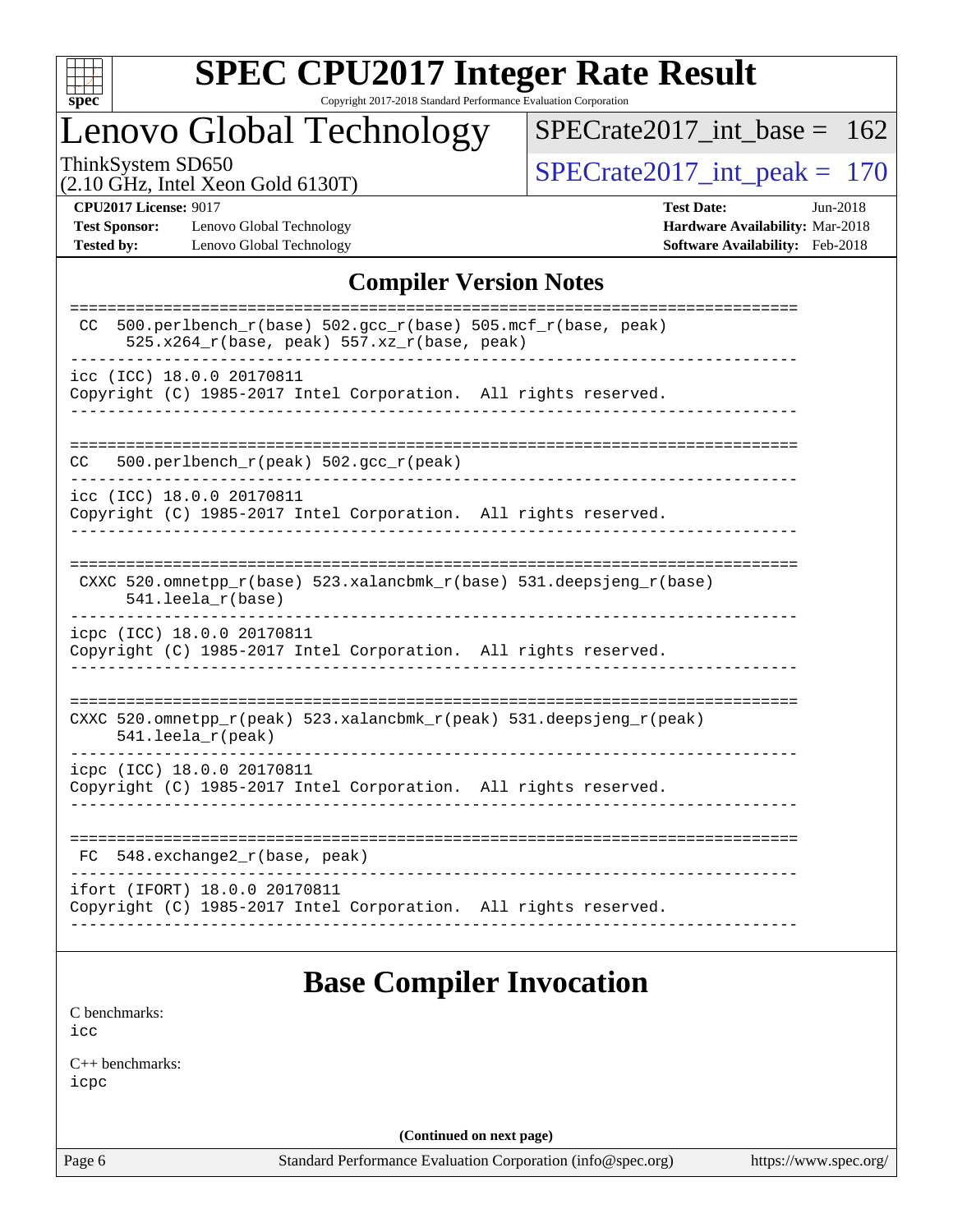

## Lenovo Global Technology

[SPECrate2017\\_int\\_base =](http://www.spec.org/auto/cpu2017/Docs/result-fields.html#SPECrate2017intbase) 162

(2.10 GHz, Intel Xeon Gold 6130T)

ThinkSystem SD650<br>  $\frac{170 \text{ GHz}}{210 \text{ GHz}}$  Intel Year Gald 6130T)

**[Test Sponsor:](http://www.spec.org/auto/cpu2017/Docs/result-fields.html#TestSponsor)** Lenovo Global Technology **[Hardware Availability:](http://www.spec.org/auto/cpu2017/Docs/result-fields.html#HardwareAvailability)** Mar-2018 **[Tested by:](http://www.spec.org/auto/cpu2017/Docs/result-fields.html#Testedby)** Lenovo Global Technology **[Software Availability:](http://www.spec.org/auto/cpu2017/Docs/result-fields.html#SoftwareAvailability)** Feb-2018

**[CPU2017 License:](http://www.spec.org/auto/cpu2017/Docs/result-fields.html#CPU2017License)** 9017 **[Test Date:](http://www.spec.org/auto/cpu2017/Docs/result-fields.html#TestDate)** Jun-2018

## **[Base Compiler Invocation \(Continued\)](http://www.spec.org/auto/cpu2017/Docs/result-fields.html#BaseCompilerInvocation)**

[Fortran benchmarks](http://www.spec.org/auto/cpu2017/Docs/result-fields.html#Fortranbenchmarks): [ifort](http://www.spec.org/cpu2017/results/res2018q3/cpu2017-20180706-07572.flags.html#user_FCbase_intel_ifort_18.0_8111460550e3ca792625aed983ce982f94888b8b503583aa7ba2b8303487b4d8a21a13e7191a45c5fd58ff318f48f9492884d4413fa793fd88dd292cad7027ca)

**[Base Portability Flags](http://www.spec.org/auto/cpu2017/Docs/result-fields.html#BasePortabilityFlags)**

 500.perlbench\_r: [-DSPEC\\_LP64](http://www.spec.org/cpu2017/results/res2018q3/cpu2017-20180706-07572.flags.html#b500.perlbench_r_basePORTABILITY_DSPEC_LP64) [-DSPEC\\_LINUX\\_X64](http://www.spec.org/cpu2017/results/res2018q3/cpu2017-20180706-07572.flags.html#b500.perlbench_r_baseCPORTABILITY_DSPEC_LINUX_X64) 502.gcc\_r: [-DSPEC\\_LP64](http://www.spec.org/cpu2017/results/res2018q3/cpu2017-20180706-07572.flags.html#suite_basePORTABILITY502_gcc_r_DSPEC_LP64) 505.mcf\_r: [-DSPEC\\_LP64](http://www.spec.org/cpu2017/results/res2018q3/cpu2017-20180706-07572.flags.html#suite_basePORTABILITY505_mcf_r_DSPEC_LP64) 520.omnetpp\_r: [-DSPEC\\_LP64](http://www.spec.org/cpu2017/results/res2018q3/cpu2017-20180706-07572.flags.html#suite_basePORTABILITY520_omnetpp_r_DSPEC_LP64) 523.xalancbmk\_r: [-DSPEC\\_LP64](http://www.spec.org/cpu2017/results/res2018q3/cpu2017-20180706-07572.flags.html#suite_basePORTABILITY523_xalancbmk_r_DSPEC_LP64) [-DSPEC\\_LINUX](http://www.spec.org/cpu2017/results/res2018q3/cpu2017-20180706-07572.flags.html#b523.xalancbmk_r_baseCXXPORTABILITY_DSPEC_LINUX) 525.x264\_r: [-DSPEC\\_LP64](http://www.spec.org/cpu2017/results/res2018q3/cpu2017-20180706-07572.flags.html#suite_basePORTABILITY525_x264_r_DSPEC_LP64) 531.deepsjeng\_r: [-DSPEC\\_LP64](http://www.spec.org/cpu2017/results/res2018q3/cpu2017-20180706-07572.flags.html#suite_basePORTABILITY531_deepsjeng_r_DSPEC_LP64) 541.leela\_r: [-DSPEC\\_LP64](http://www.spec.org/cpu2017/results/res2018q3/cpu2017-20180706-07572.flags.html#suite_basePORTABILITY541_leela_r_DSPEC_LP64) 548.exchange2\_r: [-DSPEC\\_LP64](http://www.spec.org/cpu2017/results/res2018q3/cpu2017-20180706-07572.flags.html#suite_basePORTABILITY548_exchange2_r_DSPEC_LP64) 557.xz\_r: [-DSPEC\\_LP64](http://www.spec.org/cpu2017/results/res2018q3/cpu2017-20180706-07572.flags.html#suite_basePORTABILITY557_xz_r_DSPEC_LP64)

## **[Base Optimization Flags](http://www.spec.org/auto/cpu2017/Docs/result-fields.html#BaseOptimizationFlags)**

[C benchmarks](http://www.spec.org/auto/cpu2017/Docs/result-fields.html#Cbenchmarks):

[-Wl,-z,muldefs](http://www.spec.org/cpu2017/results/res2018q3/cpu2017-20180706-07572.flags.html#user_CCbase_link_force_multiple1_b4cbdb97b34bdee9ceefcfe54f4c8ea74255f0b02a4b23e853cdb0e18eb4525ac79b5a88067c842dd0ee6996c24547a27a4b99331201badda8798ef8a743f577) [-xCORE-AVX512](http://www.spec.org/cpu2017/results/res2018q3/cpu2017-20180706-07572.flags.html#user_CCbase_f-xCORE-AVX512) [-ipo](http://www.spec.org/cpu2017/results/res2018q3/cpu2017-20180706-07572.flags.html#user_CCbase_f-ipo) [-O3](http://www.spec.org/cpu2017/results/res2018q3/cpu2017-20180706-07572.flags.html#user_CCbase_f-O3) [-no-prec-div](http://www.spec.org/cpu2017/results/res2018q3/cpu2017-20180706-07572.flags.html#user_CCbase_f-no-prec-div) [-qopt-mem-layout-trans=3](http://www.spec.org/cpu2017/results/res2018q3/cpu2017-20180706-07572.flags.html#user_CCbase_f-qopt-mem-layout-trans_de80db37974c74b1f0e20d883f0b675c88c3b01e9d123adea9b28688d64333345fb62bc4a798493513fdb68f60282f9a726aa07f478b2f7113531aecce732043) [-L/usr/local/je5.0.1-64/lib](http://www.spec.org/cpu2017/results/res2018q3/cpu2017-20180706-07572.flags.html#user_CCbase_jemalloc_link_path64_4b10a636b7bce113509b17f3bd0d6226c5fb2346b9178c2d0232c14f04ab830f976640479e5c33dc2bcbbdad86ecfb6634cbbd4418746f06f368b512fced5394) [-ljemalloc](http://www.spec.org/cpu2017/results/res2018q3/cpu2017-20180706-07572.flags.html#user_CCbase_jemalloc_link_lib_d1249b907c500fa1c0672f44f562e3d0f79738ae9e3c4a9c376d49f265a04b9c99b167ecedbf6711b3085be911c67ff61f150a17b3472be731631ba4d0471706)

[C++ benchmarks:](http://www.spec.org/auto/cpu2017/Docs/result-fields.html#CXXbenchmarks)

[-Wl,-z,muldefs](http://www.spec.org/cpu2017/results/res2018q3/cpu2017-20180706-07572.flags.html#user_CXXbase_link_force_multiple1_b4cbdb97b34bdee9ceefcfe54f4c8ea74255f0b02a4b23e853cdb0e18eb4525ac79b5a88067c842dd0ee6996c24547a27a4b99331201badda8798ef8a743f577) [-xCORE-AVX512](http://www.spec.org/cpu2017/results/res2018q3/cpu2017-20180706-07572.flags.html#user_CXXbase_f-xCORE-AVX512) [-ipo](http://www.spec.org/cpu2017/results/res2018q3/cpu2017-20180706-07572.flags.html#user_CXXbase_f-ipo) [-O3](http://www.spec.org/cpu2017/results/res2018q3/cpu2017-20180706-07572.flags.html#user_CXXbase_f-O3) [-no-prec-div](http://www.spec.org/cpu2017/results/res2018q3/cpu2017-20180706-07572.flags.html#user_CXXbase_f-no-prec-div) [-qopt-mem-layout-trans=3](http://www.spec.org/cpu2017/results/res2018q3/cpu2017-20180706-07572.flags.html#user_CXXbase_f-qopt-mem-layout-trans_de80db37974c74b1f0e20d883f0b675c88c3b01e9d123adea9b28688d64333345fb62bc4a798493513fdb68f60282f9a726aa07f478b2f7113531aecce732043) [-L/usr/local/je5.0.1-64/lib](http://www.spec.org/cpu2017/results/res2018q3/cpu2017-20180706-07572.flags.html#user_CXXbase_jemalloc_link_path64_4b10a636b7bce113509b17f3bd0d6226c5fb2346b9178c2d0232c14f04ab830f976640479e5c33dc2bcbbdad86ecfb6634cbbd4418746f06f368b512fced5394) [-ljemalloc](http://www.spec.org/cpu2017/results/res2018q3/cpu2017-20180706-07572.flags.html#user_CXXbase_jemalloc_link_lib_d1249b907c500fa1c0672f44f562e3d0f79738ae9e3c4a9c376d49f265a04b9c99b167ecedbf6711b3085be911c67ff61f150a17b3472be731631ba4d0471706)

[Fortran benchmarks](http://www.spec.org/auto/cpu2017/Docs/result-fields.html#Fortranbenchmarks):

[-Wl,-z,muldefs](http://www.spec.org/cpu2017/results/res2018q3/cpu2017-20180706-07572.flags.html#user_FCbase_link_force_multiple1_b4cbdb97b34bdee9ceefcfe54f4c8ea74255f0b02a4b23e853cdb0e18eb4525ac79b5a88067c842dd0ee6996c24547a27a4b99331201badda8798ef8a743f577) [-xCORE-AVX512](http://www.spec.org/cpu2017/results/res2018q3/cpu2017-20180706-07572.flags.html#user_FCbase_f-xCORE-AVX512) [-ipo](http://www.spec.org/cpu2017/results/res2018q3/cpu2017-20180706-07572.flags.html#user_FCbase_f-ipo) [-O3](http://www.spec.org/cpu2017/results/res2018q3/cpu2017-20180706-07572.flags.html#user_FCbase_f-O3) [-no-prec-div](http://www.spec.org/cpu2017/results/res2018q3/cpu2017-20180706-07572.flags.html#user_FCbase_f-no-prec-div) [-qopt-mem-layout-trans=3](http://www.spec.org/cpu2017/results/res2018q3/cpu2017-20180706-07572.flags.html#user_FCbase_f-qopt-mem-layout-trans_de80db37974c74b1f0e20d883f0b675c88c3b01e9d123adea9b28688d64333345fb62bc4a798493513fdb68f60282f9a726aa07f478b2f7113531aecce732043) [-nostandard-realloc-lhs](http://www.spec.org/cpu2017/results/res2018q3/cpu2017-20180706-07572.flags.html#user_FCbase_f_2003_std_realloc_82b4557e90729c0f113870c07e44d33d6f5a304b4f63d4c15d2d0f1fab99f5daaed73bdb9275d9ae411527f28b936061aa8b9c8f2d63842963b95c9dd6426b8a) [-align array32byte](http://www.spec.org/cpu2017/results/res2018q3/cpu2017-20180706-07572.flags.html#user_FCbase_align_array32byte_b982fe038af199962ba9a80c053b8342c548c85b40b8e86eb3cc33dee0d7986a4af373ac2d51c3f7cf710a18d62fdce2948f201cd044323541f22fc0fffc51b6) [-L/usr/local/je5.0.1-64/lib](http://www.spec.org/cpu2017/results/res2018q3/cpu2017-20180706-07572.flags.html#user_FCbase_jemalloc_link_path64_4b10a636b7bce113509b17f3bd0d6226c5fb2346b9178c2d0232c14f04ab830f976640479e5c33dc2bcbbdad86ecfb6634cbbd4418746f06f368b512fced5394) [-ljemalloc](http://www.spec.org/cpu2017/results/res2018q3/cpu2017-20180706-07572.flags.html#user_FCbase_jemalloc_link_lib_d1249b907c500fa1c0672f44f562e3d0f79738ae9e3c4a9c376d49f265a04b9c99b167ecedbf6711b3085be911c67ff61f150a17b3472be731631ba4d0471706)

## **[Base Other Flags](http://www.spec.org/auto/cpu2017/Docs/result-fields.html#BaseOtherFlags)**

[C benchmarks](http://www.spec.org/auto/cpu2017/Docs/result-fields.html#Cbenchmarks):  $-m64 - std= c11$  $-m64 - std= c11$ 

[C++ benchmarks:](http://www.spec.org/auto/cpu2017/Docs/result-fields.html#CXXbenchmarks)  $-m64$ 

**(Continued on next page)**

Page 7 Standard Performance Evaluation Corporation [\(info@spec.org\)](mailto:info@spec.org) <https://www.spec.org/>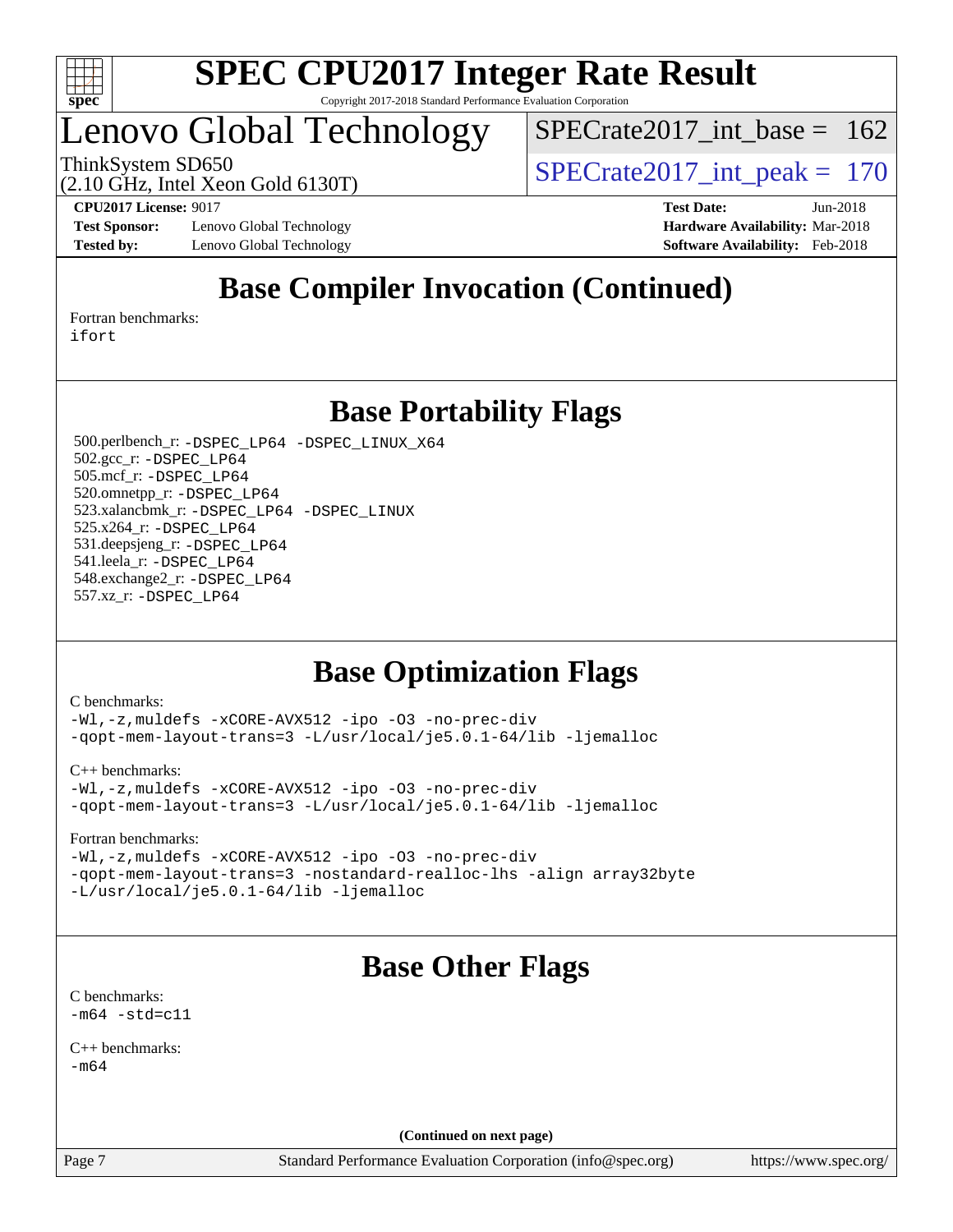

## Lenovo Global Technology

[SPECrate2017\\_int\\_base =](http://www.spec.org/auto/cpu2017/Docs/result-fields.html#SPECrate2017intbase) 162

(2.10 GHz, Intel Xeon Gold 6130T)

ThinkSystem SD650  $SPECrate2017\_int\_peak = 170$ 

**[Test Sponsor:](http://www.spec.org/auto/cpu2017/Docs/result-fields.html#TestSponsor)** Lenovo Global Technology **[Hardware Availability:](http://www.spec.org/auto/cpu2017/Docs/result-fields.html#HardwareAvailability)** Mar-2018 **[Tested by:](http://www.spec.org/auto/cpu2017/Docs/result-fields.html#Testedby)** Lenovo Global Technology **[Software Availability:](http://www.spec.org/auto/cpu2017/Docs/result-fields.html#SoftwareAvailability)** Feb-2018

**[CPU2017 License:](http://www.spec.org/auto/cpu2017/Docs/result-fields.html#CPU2017License)** 9017 **[Test Date:](http://www.spec.org/auto/cpu2017/Docs/result-fields.html#TestDate)** Jun-2018

### **[Base Other Flags \(Continued\)](http://www.spec.org/auto/cpu2017/Docs/result-fields.html#BaseOtherFlags)**

[Fortran benchmarks](http://www.spec.org/auto/cpu2017/Docs/result-fields.html#Fortranbenchmarks):

[-m64](http://www.spec.org/cpu2017/results/res2018q3/cpu2017-20180706-07572.flags.html#user_FCbase_intel_intel64_18.0_af43caccfc8ded86e7699f2159af6efc7655f51387b94da716254467f3c01020a5059329e2569e4053f409e7c9202a7efc638f7a6d1ffb3f52dea4a3e31d82ab)

### **[Peak Compiler Invocation](http://www.spec.org/auto/cpu2017/Docs/result-fields.html#PeakCompilerInvocation)**

[C benchmarks](http://www.spec.org/auto/cpu2017/Docs/result-fields.html#Cbenchmarks):  $i$ cc

[C++ benchmarks:](http://www.spec.org/auto/cpu2017/Docs/result-fields.html#CXXbenchmarks) [icpc](http://www.spec.org/cpu2017/results/res2018q3/cpu2017-20180706-07572.flags.html#user_CXXpeak_intel_icpc_18.0_c510b6838c7f56d33e37e94d029a35b4a7bccf4766a728ee175e80a419847e808290a9b78be685c44ab727ea267ec2f070ec5dc83b407c0218cded6866a35d07)

[Fortran benchmarks](http://www.spec.org/auto/cpu2017/Docs/result-fields.html#Fortranbenchmarks): [ifort](http://www.spec.org/cpu2017/results/res2018q3/cpu2017-20180706-07572.flags.html#user_FCpeak_intel_ifort_18.0_8111460550e3ca792625aed983ce982f94888b8b503583aa7ba2b8303487b4d8a21a13e7191a45c5fd58ff318f48f9492884d4413fa793fd88dd292cad7027ca)

## **[Peak Portability Flags](http://www.spec.org/auto/cpu2017/Docs/result-fields.html#PeakPortabilityFlags)**

 500.perlbench\_r: [-DSPEC\\_LP64](http://www.spec.org/cpu2017/results/res2018q3/cpu2017-20180706-07572.flags.html#b500.perlbench_r_peakPORTABILITY_DSPEC_LP64) [-DSPEC\\_LINUX\\_X64](http://www.spec.org/cpu2017/results/res2018q3/cpu2017-20180706-07572.flags.html#b500.perlbench_r_peakCPORTABILITY_DSPEC_LINUX_X64) 502.gcc\_r: [-D\\_FILE\\_OFFSET\\_BITS=64](http://www.spec.org/cpu2017/results/res2018q3/cpu2017-20180706-07572.flags.html#user_peakPORTABILITY502_gcc_r_file_offset_bits_64_5ae949a99b284ddf4e95728d47cb0843d81b2eb0e18bdfe74bbf0f61d0b064f4bda2f10ea5eb90e1dcab0e84dbc592acfc5018bc955c18609f94ddb8d550002c) 505.mcf\_r: [-DSPEC\\_LP64](http://www.spec.org/cpu2017/results/res2018q3/cpu2017-20180706-07572.flags.html#suite_peakPORTABILITY505_mcf_r_DSPEC_LP64) 520.omnetpp\_r: [-DSPEC\\_LP64](http://www.spec.org/cpu2017/results/res2018q3/cpu2017-20180706-07572.flags.html#suite_peakPORTABILITY520_omnetpp_r_DSPEC_LP64) 523.xalancbmk\_r: [-D\\_FILE\\_OFFSET\\_BITS=64](http://www.spec.org/cpu2017/results/res2018q3/cpu2017-20180706-07572.flags.html#user_peakPORTABILITY523_xalancbmk_r_file_offset_bits_64_5ae949a99b284ddf4e95728d47cb0843d81b2eb0e18bdfe74bbf0f61d0b064f4bda2f10ea5eb90e1dcab0e84dbc592acfc5018bc955c18609f94ddb8d550002c) [-DSPEC\\_LINUX](http://www.spec.org/cpu2017/results/res2018q3/cpu2017-20180706-07572.flags.html#b523.xalancbmk_r_peakCXXPORTABILITY_DSPEC_LINUX) 525.x264\_r: [-DSPEC\\_LP64](http://www.spec.org/cpu2017/results/res2018q3/cpu2017-20180706-07572.flags.html#suite_peakPORTABILITY525_x264_r_DSPEC_LP64) 531.deepsjeng\_r: [-DSPEC\\_LP64](http://www.spec.org/cpu2017/results/res2018q3/cpu2017-20180706-07572.flags.html#suite_peakPORTABILITY531_deepsjeng_r_DSPEC_LP64) 541.leela\_r: [-DSPEC\\_LP64](http://www.spec.org/cpu2017/results/res2018q3/cpu2017-20180706-07572.flags.html#suite_peakPORTABILITY541_leela_r_DSPEC_LP64) 548.exchange2\_r: [-DSPEC\\_LP64](http://www.spec.org/cpu2017/results/res2018q3/cpu2017-20180706-07572.flags.html#suite_peakPORTABILITY548_exchange2_r_DSPEC_LP64) 557.xz\_r: [-DSPEC\\_LP64](http://www.spec.org/cpu2017/results/res2018q3/cpu2017-20180706-07572.flags.html#suite_peakPORTABILITY557_xz_r_DSPEC_LP64)

## **[Peak Optimization Flags](http://www.spec.org/auto/cpu2017/Docs/result-fields.html#PeakOptimizationFlags)**

[C benchmarks](http://www.spec.org/auto/cpu2017/Docs/result-fields.html#Cbenchmarks):

 500.perlbench\_r: [-Wl,-z,muldefs](http://www.spec.org/cpu2017/results/res2018q3/cpu2017-20180706-07572.flags.html#user_peakEXTRA_LDFLAGS500_perlbench_r_link_force_multiple1_b4cbdb97b34bdee9ceefcfe54f4c8ea74255f0b02a4b23e853cdb0e18eb4525ac79b5a88067c842dd0ee6996c24547a27a4b99331201badda8798ef8a743f577) [-prof-gen](http://www.spec.org/cpu2017/results/res2018q3/cpu2017-20180706-07572.flags.html#user_peakPASS1_CFLAGSPASS1_LDFLAGS500_perlbench_r_prof_gen_5aa4926d6013ddb2a31985c654b3eb18169fc0c6952a63635c234f711e6e63dd76e94ad52365559451ec499a2cdb89e4dc58ba4c67ef54ca681ffbe1461d6b36)(pass 1) [-prof-use](http://www.spec.org/cpu2017/results/res2018q3/cpu2017-20180706-07572.flags.html#user_peakPASS2_CFLAGSPASS2_LDFLAGS500_perlbench_r_prof_use_1a21ceae95f36a2b53c25747139a6c16ca95bd9def2a207b4f0849963b97e94f5260e30a0c64f4bb623698870e679ca08317ef8150905d41bd88c6f78df73f19)(pass 2) [-ipo](http://www.spec.org/cpu2017/results/res2018q3/cpu2017-20180706-07572.flags.html#user_peakPASS1_COPTIMIZEPASS2_COPTIMIZE500_perlbench_r_f-ipo) [-xCORE-AVX512](http://www.spec.org/cpu2017/results/res2018q3/cpu2017-20180706-07572.flags.html#user_peakPASS2_COPTIMIZE500_perlbench_r_f-xCORE-AVX512) [-O3](http://www.spec.org/cpu2017/results/res2018q3/cpu2017-20180706-07572.flags.html#user_peakPASS1_COPTIMIZEPASS2_COPTIMIZE500_perlbench_r_f-O3) [-no-prec-div](http://www.spec.org/cpu2017/results/res2018q3/cpu2017-20180706-07572.flags.html#user_peakPASS1_COPTIMIZEPASS2_COPTIMIZE500_perlbench_r_f-no-prec-div) [-qopt-mem-layout-trans=3](http://www.spec.org/cpu2017/results/res2018q3/cpu2017-20180706-07572.flags.html#user_peakPASS1_COPTIMIZEPASS2_COPTIMIZE500_perlbench_r_f-qopt-mem-layout-trans_de80db37974c74b1f0e20d883f0b675c88c3b01e9d123adea9b28688d64333345fb62bc4a798493513fdb68f60282f9a726aa07f478b2f7113531aecce732043) [-fno-strict-overflow](http://www.spec.org/cpu2017/results/res2018q3/cpu2017-20180706-07572.flags.html#user_peakEXTRA_OPTIMIZE500_perlbench_r_f-fno-strict-overflow) [-L/usr/local/je5.0.1-64/lib](http://www.spec.org/cpu2017/results/res2018q3/cpu2017-20180706-07572.flags.html#user_peakEXTRA_LIBS500_perlbench_r_jemalloc_link_path64_4b10a636b7bce113509b17f3bd0d6226c5fb2346b9178c2d0232c14f04ab830f976640479e5c33dc2bcbbdad86ecfb6634cbbd4418746f06f368b512fced5394) [-ljemalloc](http://www.spec.org/cpu2017/results/res2018q3/cpu2017-20180706-07572.flags.html#user_peakEXTRA_LIBS500_perlbench_r_jemalloc_link_lib_d1249b907c500fa1c0672f44f562e3d0f79738ae9e3c4a9c376d49f265a04b9c99b167ecedbf6711b3085be911c67ff61f150a17b3472be731631ba4d0471706)

```
 502.gcc_r: -L/opt/intel/compilers_and_libraries_2018/linux/lib/ia32
-Wl,-z,muldefs -prof-gen(pass 1) -prof-use(pass 2) -ipo
-xCORE-AVX512 -O3 -no-prec-div -qopt-mem-layout-trans=3
-L/usr/local/je5.0.1-32/lib -ljemalloc
```
**(Continued on next page)**

| https://www.spec.org/ |
|-----------------------|
|                       |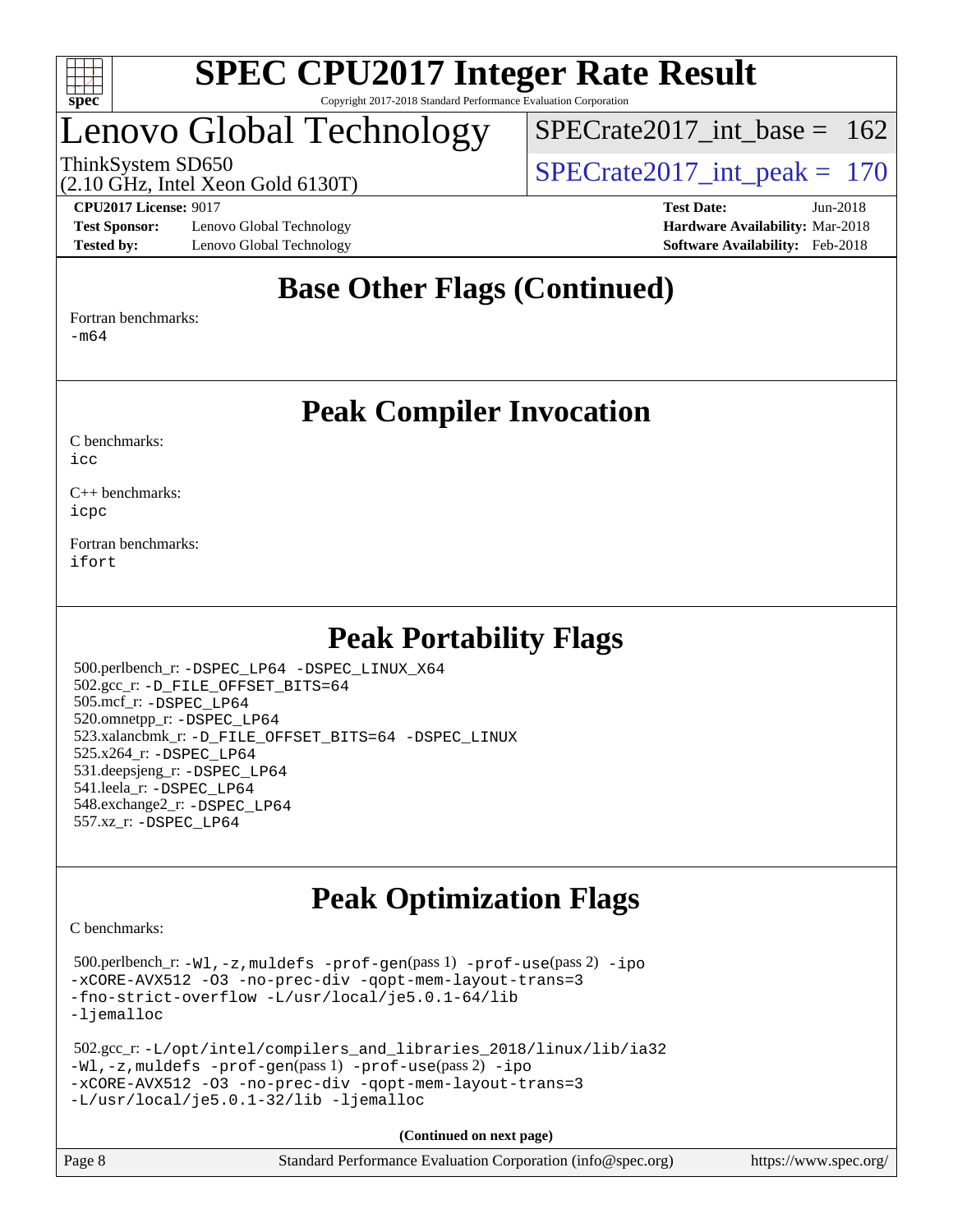

## Lenovo Global Technology

 $SPECrate2017\_int\_base = 162$ 

(2.10 GHz, Intel Xeon Gold 6130T)

ThinkSystem SD650  $SPECrate2017\_int\_peak = 170$ 

**[Tested by:](http://www.spec.org/auto/cpu2017/Docs/result-fields.html#Testedby)** Lenovo Global Technology **[Software Availability:](http://www.spec.org/auto/cpu2017/Docs/result-fields.html#SoftwareAvailability)** Feb-2018

**[CPU2017 License:](http://www.spec.org/auto/cpu2017/Docs/result-fields.html#CPU2017License)** 9017 **[Test Date:](http://www.spec.org/auto/cpu2017/Docs/result-fields.html#TestDate)** Jun-2018 **[Test Sponsor:](http://www.spec.org/auto/cpu2017/Docs/result-fields.html#TestSponsor)** Lenovo Global Technology **[Hardware Availability:](http://www.spec.org/auto/cpu2017/Docs/result-fields.html#HardwareAvailability)** Mar-2018

## **[Peak Optimization Flags \(Continued\)](http://www.spec.org/auto/cpu2017/Docs/result-fields.html#PeakOptimizationFlags)**

 505.mcf\_r: [-Wl,-z,muldefs](http://www.spec.org/cpu2017/results/res2018q3/cpu2017-20180706-07572.flags.html#user_peakEXTRA_LDFLAGS505_mcf_r_link_force_multiple1_b4cbdb97b34bdee9ceefcfe54f4c8ea74255f0b02a4b23e853cdb0e18eb4525ac79b5a88067c842dd0ee6996c24547a27a4b99331201badda8798ef8a743f577) [-xCORE-AVX512](http://www.spec.org/cpu2017/results/res2018q3/cpu2017-20180706-07572.flags.html#user_peakCOPTIMIZE505_mcf_r_f-xCORE-AVX512) [-ipo](http://www.spec.org/cpu2017/results/res2018q3/cpu2017-20180706-07572.flags.html#user_peakCOPTIMIZE505_mcf_r_f-ipo) [-O3](http://www.spec.org/cpu2017/results/res2018q3/cpu2017-20180706-07572.flags.html#user_peakCOPTIMIZE505_mcf_r_f-O3) [-no-prec-div](http://www.spec.org/cpu2017/results/res2018q3/cpu2017-20180706-07572.flags.html#user_peakCOPTIMIZE505_mcf_r_f-no-prec-div) [-qopt-mem-layout-trans=3](http://www.spec.org/cpu2017/results/res2018q3/cpu2017-20180706-07572.flags.html#user_peakCOPTIMIZE505_mcf_r_f-qopt-mem-layout-trans_de80db37974c74b1f0e20d883f0b675c88c3b01e9d123adea9b28688d64333345fb62bc4a798493513fdb68f60282f9a726aa07f478b2f7113531aecce732043) [-L/usr/local/je5.0.1-64/lib](http://www.spec.org/cpu2017/results/res2018q3/cpu2017-20180706-07572.flags.html#user_peakEXTRA_LIBS505_mcf_r_jemalloc_link_path64_4b10a636b7bce113509b17f3bd0d6226c5fb2346b9178c2d0232c14f04ab830f976640479e5c33dc2bcbbdad86ecfb6634cbbd4418746f06f368b512fced5394) [-ljemalloc](http://www.spec.org/cpu2017/results/res2018q3/cpu2017-20180706-07572.flags.html#user_peakEXTRA_LIBS505_mcf_r_jemalloc_link_lib_d1249b907c500fa1c0672f44f562e3d0f79738ae9e3c4a9c376d49f265a04b9c99b167ecedbf6711b3085be911c67ff61f150a17b3472be731631ba4d0471706) 525.x264\_r: [-Wl,-z,muldefs](http://www.spec.org/cpu2017/results/res2018q3/cpu2017-20180706-07572.flags.html#user_peakEXTRA_LDFLAGS525_x264_r_link_force_multiple1_b4cbdb97b34bdee9ceefcfe54f4c8ea74255f0b02a4b23e853cdb0e18eb4525ac79b5a88067c842dd0ee6996c24547a27a4b99331201badda8798ef8a743f577) [-xCORE-AVX512](http://www.spec.org/cpu2017/results/res2018q3/cpu2017-20180706-07572.flags.html#user_peakCOPTIMIZE525_x264_r_f-xCORE-AVX512) [-ipo](http://www.spec.org/cpu2017/results/res2018q3/cpu2017-20180706-07572.flags.html#user_peakCOPTIMIZE525_x264_r_f-ipo) [-O3](http://www.spec.org/cpu2017/results/res2018q3/cpu2017-20180706-07572.flags.html#user_peakCOPTIMIZE525_x264_r_f-O3) [-no-prec-div](http://www.spec.org/cpu2017/results/res2018q3/cpu2017-20180706-07572.flags.html#user_peakCOPTIMIZE525_x264_r_f-no-prec-div) [-qopt-mem-layout-trans=3](http://www.spec.org/cpu2017/results/res2018q3/cpu2017-20180706-07572.flags.html#user_peakCOPTIMIZE525_x264_r_f-qopt-mem-layout-trans_de80db37974c74b1f0e20d883f0b675c88c3b01e9d123adea9b28688d64333345fb62bc4a798493513fdb68f60282f9a726aa07f478b2f7113531aecce732043) [-fno-alias](http://www.spec.org/cpu2017/results/res2018q3/cpu2017-20180706-07572.flags.html#user_peakEXTRA_OPTIMIZE525_x264_r_f-no-alias_77dbac10d91cbfe898fbf4a29d1b29b694089caa623bdd1baccc9957d4edbe8d106c0b357e2748a65b44fc9e83d78098bb898077f3fe92f9faf24f7bd4a07ed7) [-L/usr/local/je5.0.1-64/lib](http://www.spec.org/cpu2017/results/res2018q3/cpu2017-20180706-07572.flags.html#user_peakEXTRA_LIBS525_x264_r_jemalloc_link_path64_4b10a636b7bce113509b17f3bd0d6226c5fb2346b9178c2d0232c14f04ab830f976640479e5c33dc2bcbbdad86ecfb6634cbbd4418746f06f368b512fced5394) [-ljemalloc](http://www.spec.org/cpu2017/results/res2018q3/cpu2017-20180706-07572.flags.html#user_peakEXTRA_LIBS525_x264_r_jemalloc_link_lib_d1249b907c500fa1c0672f44f562e3d0f79738ae9e3c4a9c376d49f265a04b9c99b167ecedbf6711b3085be911c67ff61f150a17b3472be731631ba4d0471706) 557.xz\_r: Same as 505.mcf\_r [C++ benchmarks:](http://www.spec.org/auto/cpu2017/Docs/result-fields.html#CXXbenchmarks) 520.omnetpp\_r: [-Wl,-z,muldefs](http://www.spec.org/cpu2017/results/res2018q3/cpu2017-20180706-07572.flags.html#user_peakEXTRA_LDFLAGS520_omnetpp_r_link_force_multiple1_b4cbdb97b34bdee9ceefcfe54f4c8ea74255f0b02a4b23e853cdb0e18eb4525ac79b5a88067c842dd0ee6996c24547a27a4b99331201badda8798ef8a743f577) [-prof-gen](http://www.spec.org/cpu2017/results/res2018q3/cpu2017-20180706-07572.flags.html#user_peakPASS1_CXXFLAGSPASS1_LDFLAGS520_omnetpp_r_prof_gen_5aa4926d6013ddb2a31985c654b3eb18169fc0c6952a63635c234f711e6e63dd76e94ad52365559451ec499a2cdb89e4dc58ba4c67ef54ca681ffbe1461d6b36)(pass 1) [-prof-use](http://www.spec.org/cpu2017/results/res2018q3/cpu2017-20180706-07572.flags.html#user_peakPASS2_CXXFLAGSPASS2_LDFLAGS520_omnetpp_r_prof_use_1a21ceae95f36a2b53c25747139a6c16ca95bd9def2a207b4f0849963b97e94f5260e30a0c64f4bb623698870e679ca08317ef8150905d41bd88c6f78df73f19)(pass 2) [-ipo](http://www.spec.org/cpu2017/results/res2018q3/cpu2017-20180706-07572.flags.html#user_peakPASS1_CXXOPTIMIZEPASS2_CXXOPTIMIZE520_omnetpp_r_f-ipo) [-xCORE-AVX512](http://www.spec.org/cpu2017/results/res2018q3/cpu2017-20180706-07572.flags.html#user_peakPASS2_CXXOPTIMIZE520_omnetpp_r_f-xCORE-AVX512) [-O3](http://www.spec.org/cpu2017/results/res2018q3/cpu2017-20180706-07572.flags.html#user_peakPASS1_CXXOPTIMIZEPASS2_CXXOPTIMIZE520_omnetpp_r_f-O3) [-no-prec-div](http://www.spec.org/cpu2017/results/res2018q3/cpu2017-20180706-07572.flags.html#user_peakPASS1_CXXOPTIMIZEPASS2_CXXOPTIMIZE520_omnetpp_r_f-no-prec-div) [-qopt-mem-layout-trans=3](http://www.spec.org/cpu2017/results/res2018q3/cpu2017-20180706-07572.flags.html#user_peakPASS1_CXXOPTIMIZEPASS2_CXXOPTIMIZE520_omnetpp_r_f-qopt-mem-layout-trans_de80db37974c74b1f0e20d883f0b675c88c3b01e9d123adea9b28688d64333345fb62bc4a798493513fdb68f60282f9a726aa07f478b2f7113531aecce732043) [-L/usr/local/je5.0.1-64/lib](http://www.spec.org/cpu2017/results/res2018q3/cpu2017-20180706-07572.flags.html#user_peakEXTRA_LIBS520_omnetpp_r_jemalloc_link_path64_4b10a636b7bce113509b17f3bd0d6226c5fb2346b9178c2d0232c14f04ab830f976640479e5c33dc2bcbbdad86ecfb6634cbbd4418746f06f368b512fced5394) [-ljemalloc](http://www.spec.org/cpu2017/results/res2018q3/cpu2017-20180706-07572.flags.html#user_peakEXTRA_LIBS520_omnetpp_r_jemalloc_link_lib_d1249b907c500fa1c0672f44f562e3d0f79738ae9e3c4a9c376d49f265a04b9c99b167ecedbf6711b3085be911c67ff61f150a17b3472be731631ba4d0471706) 523.xalancbmk\_r: [-L/opt/intel/compilers\\_and\\_libraries\\_2018/linux/lib/ia32](http://www.spec.org/cpu2017/results/res2018q3/cpu2017-20180706-07572.flags.html#user_peakCXXLD523_xalancbmk_r_Enable-32bit-runtime_af243bdb1d79e4c7a4f720bf8275e627de2ecd461de63307bc14cef0633fde3cd7bb2facb32dcc8be9566045fb55d40ce2b72b725f73827aa7833441b71b9343)

[-Wl,-z,muldefs](http://www.spec.org/cpu2017/results/res2018q3/cpu2017-20180706-07572.flags.html#user_peakEXTRA_LDFLAGS523_xalancbmk_r_link_force_multiple1_b4cbdb97b34bdee9ceefcfe54f4c8ea74255f0b02a4b23e853cdb0e18eb4525ac79b5a88067c842dd0ee6996c24547a27a4b99331201badda8798ef8a743f577) [-prof-gen](http://www.spec.org/cpu2017/results/res2018q3/cpu2017-20180706-07572.flags.html#user_peakPASS1_CXXFLAGSPASS1_LDFLAGS523_xalancbmk_r_prof_gen_5aa4926d6013ddb2a31985c654b3eb18169fc0c6952a63635c234f711e6e63dd76e94ad52365559451ec499a2cdb89e4dc58ba4c67ef54ca681ffbe1461d6b36)(pass 1) [-prof-use](http://www.spec.org/cpu2017/results/res2018q3/cpu2017-20180706-07572.flags.html#user_peakPASS2_CXXFLAGSPASS2_LDFLAGS523_xalancbmk_r_prof_use_1a21ceae95f36a2b53c25747139a6c16ca95bd9def2a207b4f0849963b97e94f5260e30a0c64f4bb623698870e679ca08317ef8150905d41bd88c6f78df73f19)(pass 2) [-ipo](http://www.spec.org/cpu2017/results/res2018q3/cpu2017-20180706-07572.flags.html#user_peakPASS1_CXXOPTIMIZEPASS2_CXXOPTIMIZE523_xalancbmk_r_f-ipo) [-xCORE-AVX512](http://www.spec.org/cpu2017/results/res2018q3/cpu2017-20180706-07572.flags.html#user_peakPASS2_CXXOPTIMIZE523_xalancbmk_r_f-xCORE-AVX512) [-O3](http://www.spec.org/cpu2017/results/res2018q3/cpu2017-20180706-07572.flags.html#user_peakPASS1_CXXOPTIMIZEPASS2_CXXOPTIMIZE523_xalancbmk_r_f-O3) [-no-prec-div](http://www.spec.org/cpu2017/results/res2018q3/cpu2017-20180706-07572.flags.html#user_peakPASS1_CXXOPTIMIZEPASS2_CXXOPTIMIZE523_xalancbmk_r_f-no-prec-div) [-qopt-mem-layout-trans=3](http://www.spec.org/cpu2017/results/res2018q3/cpu2017-20180706-07572.flags.html#user_peakPASS1_CXXOPTIMIZEPASS2_CXXOPTIMIZE523_xalancbmk_r_f-qopt-mem-layout-trans_de80db37974c74b1f0e20d883f0b675c88c3b01e9d123adea9b28688d64333345fb62bc4a798493513fdb68f60282f9a726aa07f478b2f7113531aecce732043) [-L/usr/local/je5.0.1-32/lib](http://www.spec.org/cpu2017/results/res2018q3/cpu2017-20180706-07572.flags.html#user_peakEXTRA_LIBS523_xalancbmk_r_jemalloc_link_path32_e29f22e8e6c17053bbc6a0971f5a9c01a601a06bb1a59df2084b77a2fe0a2995b64fd4256feaeea39eeba3aae142e96e2b2b0a28974019c0c0c88139a84f900a) [-ljemalloc](http://www.spec.org/cpu2017/results/res2018q3/cpu2017-20180706-07572.flags.html#user_peakEXTRA_LIBS523_xalancbmk_r_jemalloc_link_lib_d1249b907c500fa1c0672f44f562e3d0f79738ae9e3c4a9c376d49f265a04b9c99b167ecedbf6711b3085be911c67ff61f150a17b3472be731631ba4d0471706)

531.deepsjeng\_r: Same as 520.omnetpp\_r

541.leela\_r: Same as 520.omnetpp\_r

#### [Fortran benchmarks](http://www.spec.org/auto/cpu2017/Docs/result-fields.html#Fortranbenchmarks):

[-Wl,-z,muldefs](http://www.spec.org/cpu2017/results/res2018q3/cpu2017-20180706-07572.flags.html#user_FCpeak_link_force_multiple1_b4cbdb97b34bdee9ceefcfe54f4c8ea74255f0b02a4b23e853cdb0e18eb4525ac79b5a88067c842dd0ee6996c24547a27a4b99331201badda8798ef8a743f577) [-xCORE-AVX512](http://www.spec.org/cpu2017/results/res2018q3/cpu2017-20180706-07572.flags.html#user_FCpeak_f-xCORE-AVX512) [-ipo](http://www.spec.org/cpu2017/results/res2018q3/cpu2017-20180706-07572.flags.html#user_FCpeak_f-ipo) [-O3](http://www.spec.org/cpu2017/results/res2018q3/cpu2017-20180706-07572.flags.html#user_FCpeak_f-O3) [-no-prec-div](http://www.spec.org/cpu2017/results/res2018q3/cpu2017-20180706-07572.flags.html#user_FCpeak_f-no-prec-div) [-qopt-mem-layout-trans=3](http://www.spec.org/cpu2017/results/res2018q3/cpu2017-20180706-07572.flags.html#user_FCpeak_f-qopt-mem-layout-trans_de80db37974c74b1f0e20d883f0b675c88c3b01e9d123adea9b28688d64333345fb62bc4a798493513fdb68f60282f9a726aa07f478b2f7113531aecce732043) [-nostandard-realloc-lhs](http://www.spec.org/cpu2017/results/res2018q3/cpu2017-20180706-07572.flags.html#user_FCpeak_f_2003_std_realloc_82b4557e90729c0f113870c07e44d33d6f5a304b4f63d4c15d2d0f1fab99f5daaed73bdb9275d9ae411527f28b936061aa8b9c8f2d63842963b95c9dd6426b8a) [-align array32byte](http://www.spec.org/cpu2017/results/res2018q3/cpu2017-20180706-07572.flags.html#user_FCpeak_align_array32byte_b982fe038af199962ba9a80c053b8342c548c85b40b8e86eb3cc33dee0d7986a4af373ac2d51c3f7cf710a18d62fdce2948f201cd044323541f22fc0fffc51b6) [-L/usr/local/je5.0.1-64/lib](http://www.spec.org/cpu2017/results/res2018q3/cpu2017-20180706-07572.flags.html#user_FCpeak_jemalloc_link_path64_4b10a636b7bce113509b17f3bd0d6226c5fb2346b9178c2d0232c14f04ab830f976640479e5c33dc2bcbbdad86ecfb6634cbbd4418746f06f368b512fced5394) [-ljemalloc](http://www.spec.org/cpu2017/results/res2018q3/cpu2017-20180706-07572.flags.html#user_FCpeak_jemalloc_link_lib_d1249b907c500fa1c0672f44f562e3d0f79738ae9e3c4a9c376d49f265a04b9c99b167ecedbf6711b3085be911c67ff61f150a17b3472be731631ba4d0471706)

### **[Peak Other Flags](http://www.spec.org/auto/cpu2017/Docs/result-fields.html#PeakOtherFlags)**

[C benchmarks \(except as noted below\)](http://www.spec.org/auto/cpu2017/Docs/result-fields.html#Cbenchmarksexceptasnotedbelow):  $-m64 - std= c11$  $-m64 - std= c11$  502.gcc\_r: [-m32](http://www.spec.org/cpu2017/results/res2018q3/cpu2017-20180706-07572.flags.html#user_peakCCLD502_gcc_r_intel_ia32_18.0_2666f1173eb60787016b673bfe1358e27016ef7649ea4884b7bc6187fd89dc221d14632e22638cde1c647a518de97358ab15d4ad098ee4e19a8b28d0c25e14bf) [-std=c11](http://www.spec.org/cpu2017/results/res2018q3/cpu2017-20180706-07572.flags.html#user_peakCCLD502_gcc_r_intel_compiler_c11_mode_0e1c27790398a4642dfca32ffe6c27b5796f9c2d2676156f2e42c9c44eaad0c049b1cdb667a270c34d979996257aeb8fc440bfb01818dbc9357bd9d174cb8524) [C++ benchmarks \(except as noted below\):](http://www.spec.org/auto/cpu2017/Docs/result-fields.html#CXXbenchmarksexceptasnotedbelow)  $-m64$ 

523.xalancbmk\_r: [-m32](http://www.spec.org/cpu2017/results/res2018q3/cpu2017-20180706-07572.flags.html#user_peakCXXLD523_xalancbmk_r_intel_ia32_18.0_2666f1173eb60787016b673bfe1358e27016ef7649ea4884b7bc6187fd89dc221d14632e22638cde1c647a518de97358ab15d4ad098ee4e19a8b28d0c25e14bf)

**(Continued on next page)**